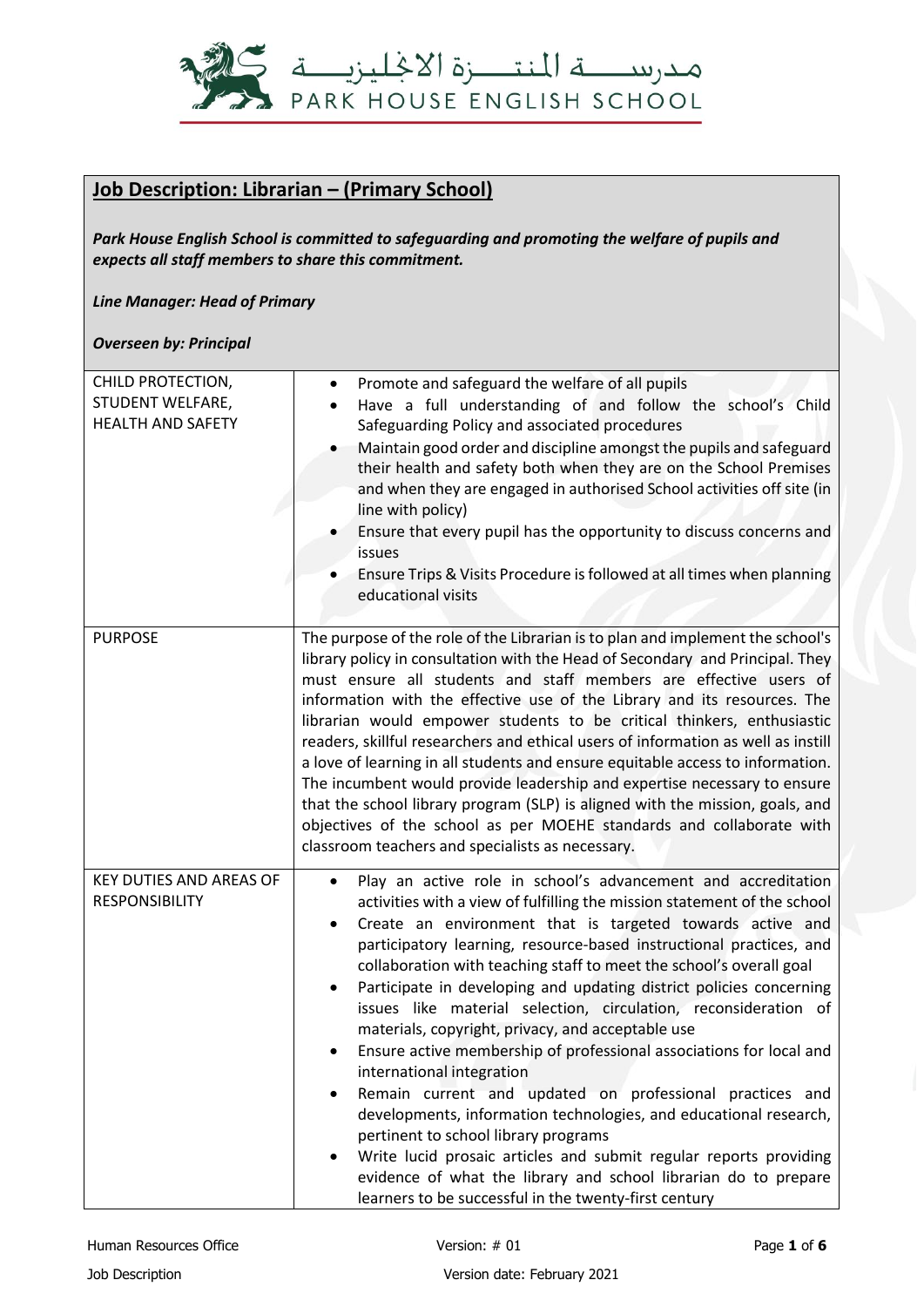

| $\bullet$ | Keep and file historical records and documents relating to the<br>existence of the library                                               |
|-----------|------------------------------------------------------------------------------------------------------------------------------------------|
|           | Protect and keep the library's information, books, and other                                                                             |
|           | materials                                                                                                                                |
|           | Make necessary books and materials available to students and other<br>people who have come for research and under supervision.           |
|           | <b>Information Literacy</b>                                                                                                              |
|           | Ensures that the library plays an integral role in supporting inquiry,<br>and that students have easy access to eResources.              |
| $\bullet$ | Collaborates with teachers to develop information literacy across the                                                                    |
|           | school through participating in or leading information literacy and<br>digital literacy coaching.                                        |
|           | Work closely with teaching staff to plan and deliver the information                                                                     |
|           | skills curriculum                                                                                                                        |
|           | Coordinates school-wide guidance and training for all staff and<br>students in effective use of resources, online catalogue and database |
|           | Develops a collection that has relevant resources in a variety of<br>formats to support inquiry learning                                 |
|           | <b>Library Management</b>                                                                                                                |
|           | Ensure that resources are catalogued, organised and maintained in                                                                        |
|           | line with accepted standard library practice.                                                                                            |
|           | Stay aware of developing trends and facilities for storage and access                                                                    |
| $\bullet$ | to eResources<br>Develops a buying plan and strategies that ensure the library delivers                                                  |
|           | appropriate, high quality material-print and online                                                                                      |
| $\bullet$ | Manages the Integrated Library System effectively by updating and<br>editing of bibliographic and catalogue data on the system           |
|           | Promotes the library services and resources to all staff and students                                                                    |
|           | Maintains up-to-date school library procedures documents                                                                                 |
|           | Work with teaching staff to take a strategic approach to cultivating a<br>love of reading in children                                    |
| ٠         | Develops and contribute to the school wide reading culture through                                                                       |
|           | reading programmes, initiatives and events.                                                                                              |
| $\bullet$ | Provides leadership and support to teachers on reading engagement<br>and developing life-long readers.                                   |
| ٠         | Provides a wide range of quality reading material, catering for diverse                                                                  |
|           | needs and interests                                                                                                                      |
| $\bullet$ | Performs all service point routines related to the circulation of stock                                                                  |
|           | e.g. book issues, book returns, reservations and maintains records of<br>over dues, lost books and fines                                 |
| $\bullet$ | Monitors student use of the library and library equipment as set out                                                                     |
|           | in the library policy document                                                                                                           |
| $\bullet$ | Ensures the safety at all times of students and academic staff whilst                                                                    |
|           | in the library                                                                                                                           |
| $\bullet$ | Assists in the preparation of display boards/bulletins and scheduled<br>library events                                                   |
|           | Prepare financial estimates for the school library and manage the                                                                        |
|           | budget by selecting, acquiring, maintaining and withdrawing library                                                                      |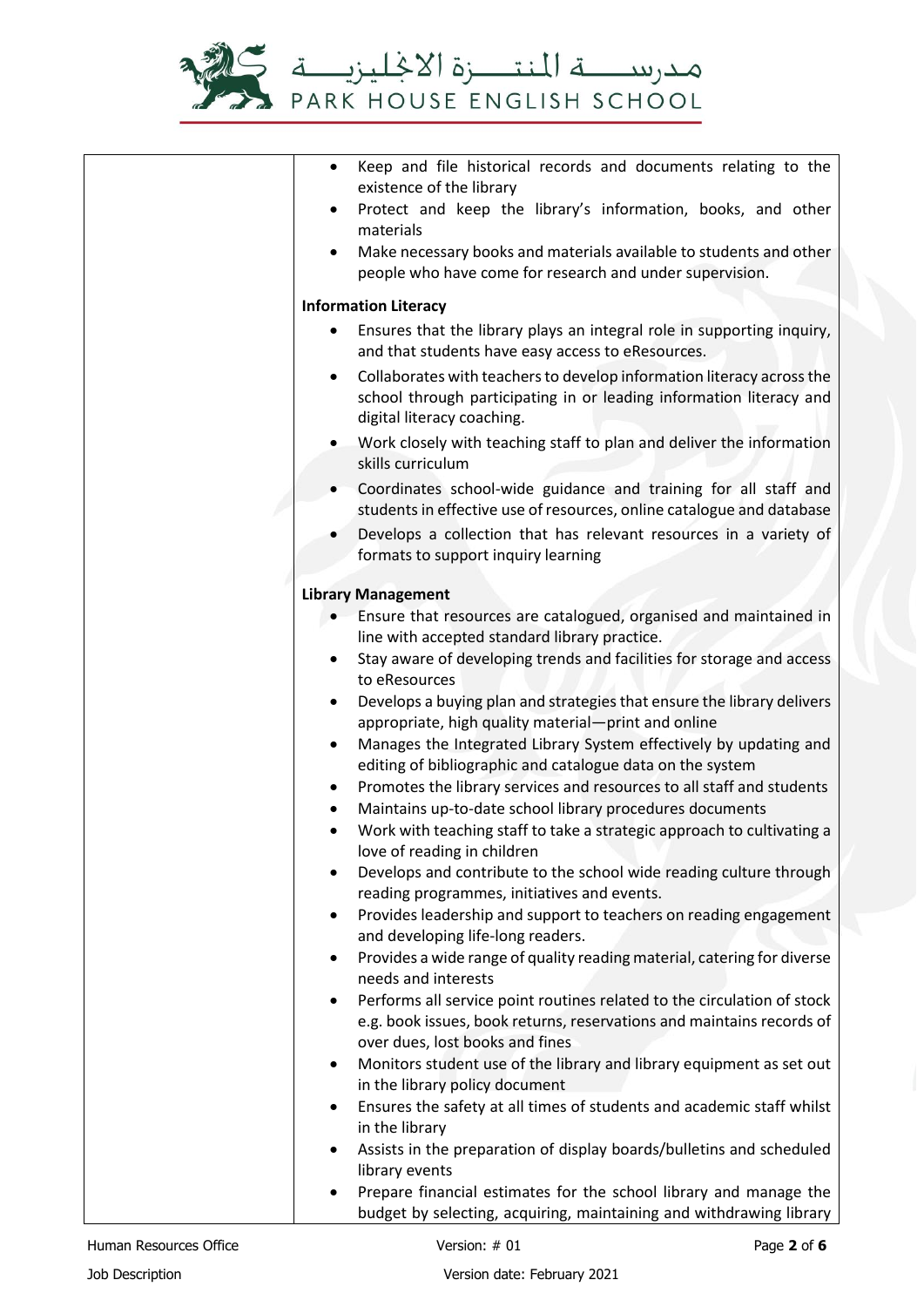

|                             | stock, ensuring a balance between subject and ability levels and<br>show an active engagement in diversity and equality issues<br>The school librarian provides leadership and expertise in the<br>$\bullet$<br>selection, acquisition, evaluation, and organization of information<br>resources and technologies in all formats, as well as expertise in the<br>ethical use of information.<br>The school librarian ensures equitable access and responsible use of<br>$\bullet$<br>information<br>Ensures that in accordance with School Policy, develops and<br>$\bullet$<br>maintains a collection of resources appropriate to the curriculum,<br>the learners, and the teaching styles and instructional strategies used<br>within the school community<br>Sets up cooperating and networking with other libraries, librarians,<br>$\bullet$<br>and agencies to provide access to resources outside the school<br>Evaluates, promotes, and uses existing and emerging technologies to<br>support teaching and learning, supplement school resources,<br>connect the school with the global learning community,<br>communicate with students and teachers, and provide 24/7 access<br>to library services<br>Understands copyright, fair use, and licensing of intellectual<br>property, and assists users with their understanding and observance<br>of the same<br>Organizing the collection for maximum and effective use |
|-----------------------------|----------------------------------------------------------------------------------------------------------------------------------------------------------------------------------------------------------------------------------------------------------------------------------------------------------------------------------------------------------------------------------------------------------------------------------------------------------------------------------------------------------------------------------------------------------------------------------------------------------------------------------------------------------------------------------------------------------------------------------------------------------------------------------------------------------------------------------------------------------------------------------------------------------------------------------------------------------------------------------------------------------------------------------------------------------------------------------------------------------------------------------------------------------------------------------------------------------------------------------------------------------------------------------------------------------------------------------------------------------------------------------------------------------------------------------|
|                             | <b>Health and Safety</b>                                                                                                                                                                                                                                                                                                                                                                                                                                                                                                                                                                                                                                                                                                                                                                                                                                                                                                                                                                                                                                                                                                                                                                                                                                                                                                                                                                                                         |
|                             | Emphasizes the importance of safety in all areas of the curriculum,<br>$\bullet$<br>communicating to the pupils the importance of a responsible<br>attitude towards personal safety, the safety of others and respect for<br>Park House English School's property and equipment<br>Perform all playground duties on time and with due diligence to<br>$\bullet$<br>safeguard Park House students<br>Take all necessary and reasonable precautions to protect students,<br>$\bullet$<br>equipment, materials, and facilities<br>Assist in implementing all policies and rules governing student life<br>and conduct<br>Ensure that, all the necessary health and safety rules and procedures<br>are being followed<br>Maintain an awareness of all the health and safety measures to be<br>$\bullet$<br>taken when in school                                                                                                                                                                                                                                                                                                                                                                                                                                                                                                                                                                                                      |
| <b>PROFILE</b>              | Secondary Education Qualification<br>٠                                                                                                                                                                                                                                                                                                                                                                                                                                                                                                                                                                                                                                                                                                                                                                                                                                                                                                                                                                                                                                                                                                                                                                                                                                                                                                                                                                                           |
|                             | 2 years' experience as a school librarian                                                                                                                                                                                                                                                                                                                                                                                                                                                                                                                                                                                                                                                                                                                                                                                                                                                                                                                                                                                                                                                                                                                                                                                                                                                                                                                                                                                        |
|                             | English is mandatory<br>Arabic is an advantage                                                                                                                                                                                                                                                                                                                                                                                                                                                                                                                                                                                                                                                                                                                                                                                                                                                                                                                                                                                                                                                                                                                                                                                                                                                                                                                                                                                   |
|                             |                                                                                                                                                                                                                                                                                                                                                                                                                                                                                                                                                                                                                                                                                                                                                                                                                                                                                                                                                                                                                                                                                                                                                                                                                                                                                                                                                                                                                                  |
| <b>SKILLS AND ABILITIES</b> | <b>Competencies</b>                                                                                                                                                                                                                                                                                                                                                                                                                                                                                                                                                                                                                                                                                                                                                                                                                                                                                                                                                                                                                                                                                                                                                                                                                                                                                                                                                                                                              |
|                             | Knowledge of maintaining an effective public relations program<br>$\bullet$<br>Strong ability to cooperate and network with other libraries,<br>librarians, and agencies to provide access to resources outside the<br>school for mutual development                                                                                                                                                                                                                                                                                                                                                                                                                                                                                                                                                                                                                                                                                                                                                                                                                                                                                                                                                                                                                                                                                                                                                                             |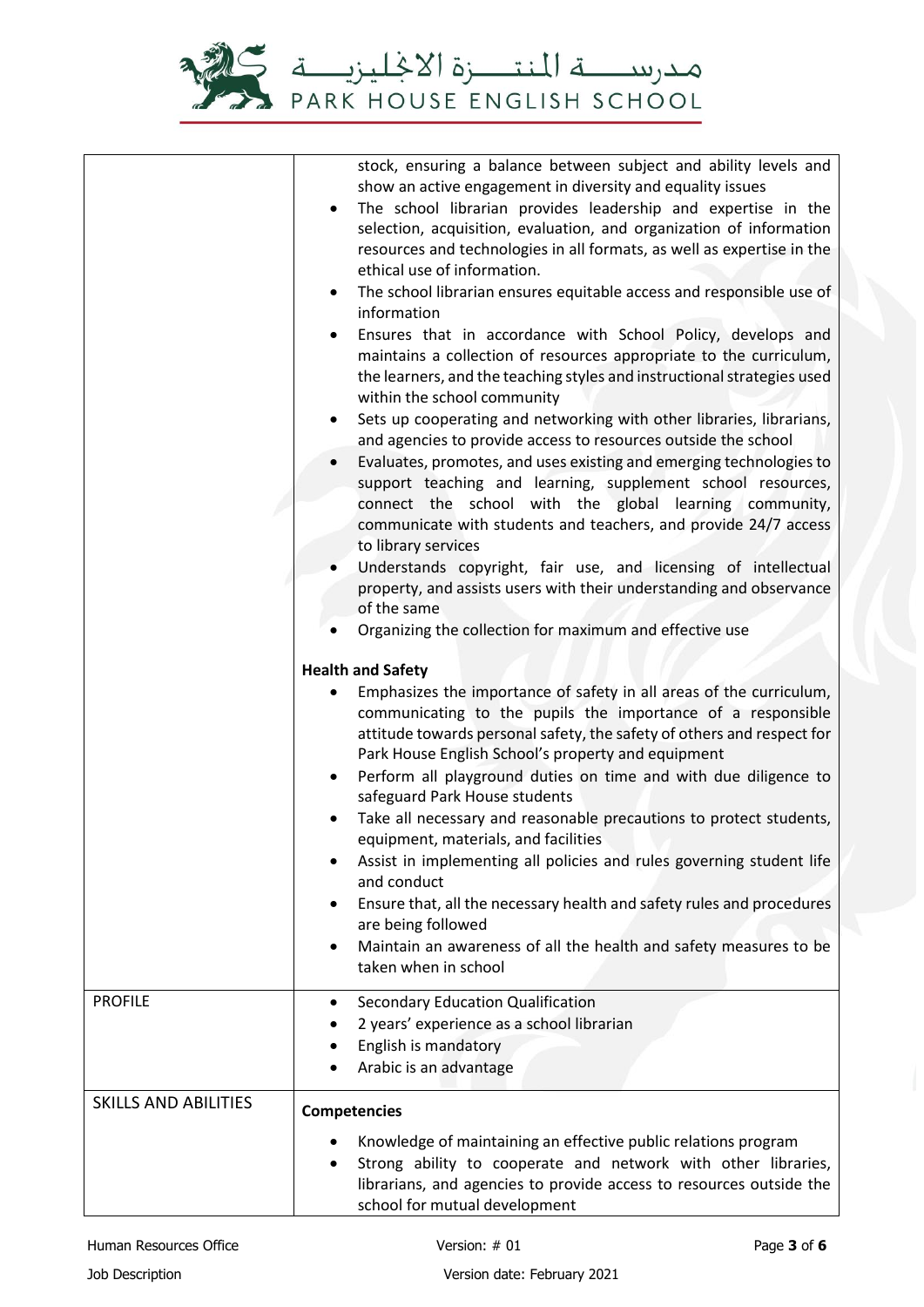

|              | Very good time management skills needed to carry out tasks within<br>$\bullet$<br>schedule and accurately                                    |
|--------------|----------------------------------------------------------------------------------------------------------------------------------------------|
|              | Strong ability to communicate effectively both verbally and written<br>$\bullet$                                                             |
|              | with all levels of staff in the organization                                                                                                 |
|              | Efficient organizational, problem solving skills; ability to multitask<br>$\bullet$<br>and deliver projects before deadline is reached       |
|              | Ability to think strategically, innovatively and creatively, as well as<br>$\bullet$                                                         |
|              | having an eye for detail                                                                                                                     |
|              | Ability to use library management systems and other ICT software<br>$\bullet$                                                                |
|              | Excellent communication skills and command of the English<br>$\bullet$                                                                       |
|              | language, in spoken and written form                                                                                                         |
|              | A collaborative team-player with excellent interpersonal skills.<br>$\bullet$                                                                |
|              | Behaviour management<br>$\bullet$                                                                                                            |
|              | Ability to involve children to develop a reading habit<br>$\bullet$<br>Creative and energetic<br>$\bullet$                                   |
|              | Excellent command of the English language, in spoken and written                                                                             |
|              | form                                                                                                                                         |
|              | Willing attitude to be a part of the school team                                                                                             |
|              | Strong sense of professionalism<br>$\bullet$                                                                                                 |
|              | Safeguarding and welfare of children                                                                                                         |
|              | Engaging interpersonal skills and excellent communication skills<br>$\bullet$                                                                |
|              | Ability to respond effectively to the needs of a diverse community<br>$\bullet$                                                              |
|              | Proficient computer skills, including Microsoft Office Suite (Word,<br>$\bullet$<br>PowerPoint, Outlook, and Excel)                          |
|              | Excellent organizational skills and ability to prioritize workload<br>$\bullet$                                                              |
|              | Excellent interpersonal and communication skills, in person,<br>$\bullet$<br>telephone and written                                           |
|              | Excellent Customer Service Skills, with the ability to use discretion,<br>$\bullet$                                                          |
|              | patience, tact and respect for confidentiality                                                                                               |
|              | A collaborative team-player with excellent personal skills                                                                                   |
|              | Behavior management                                                                                                                          |
|              | Willingness to undertake appropriate Professional Development<br>$\bullet$                                                                   |
|              | <b>Attributes</b>                                                                                                                            |
|              | Collaborative team player, empathetic listener                                                                                               |
|              | <b>Emotional intelligence</b>                                                                                                                |
|              | Kind, considerate and welcoming                                                                                                              |
|              | Integrity, professionalism and confidentiality                                                                                               |
|              | Internationally minded                                                                                                                       |
|              | Sound judgement and emotional intelligence<br>Intercultural awareness, creative                                                              |
|              | Flexible and a can-do attitude                                                                                                               |
|              |                                                                                                                                              |
| <b>OTHER</b> | Whilst every effort has been made to explain the main duties and<br>responsibilities of the post, each individual task undertaken may not be |
|              | identified.                                                                                                                                  |
|              | Employees will be expected to comply with any reasonable request from a                                                                      |
|              | manager to undertake work that is not specified in this job description.                                                                     |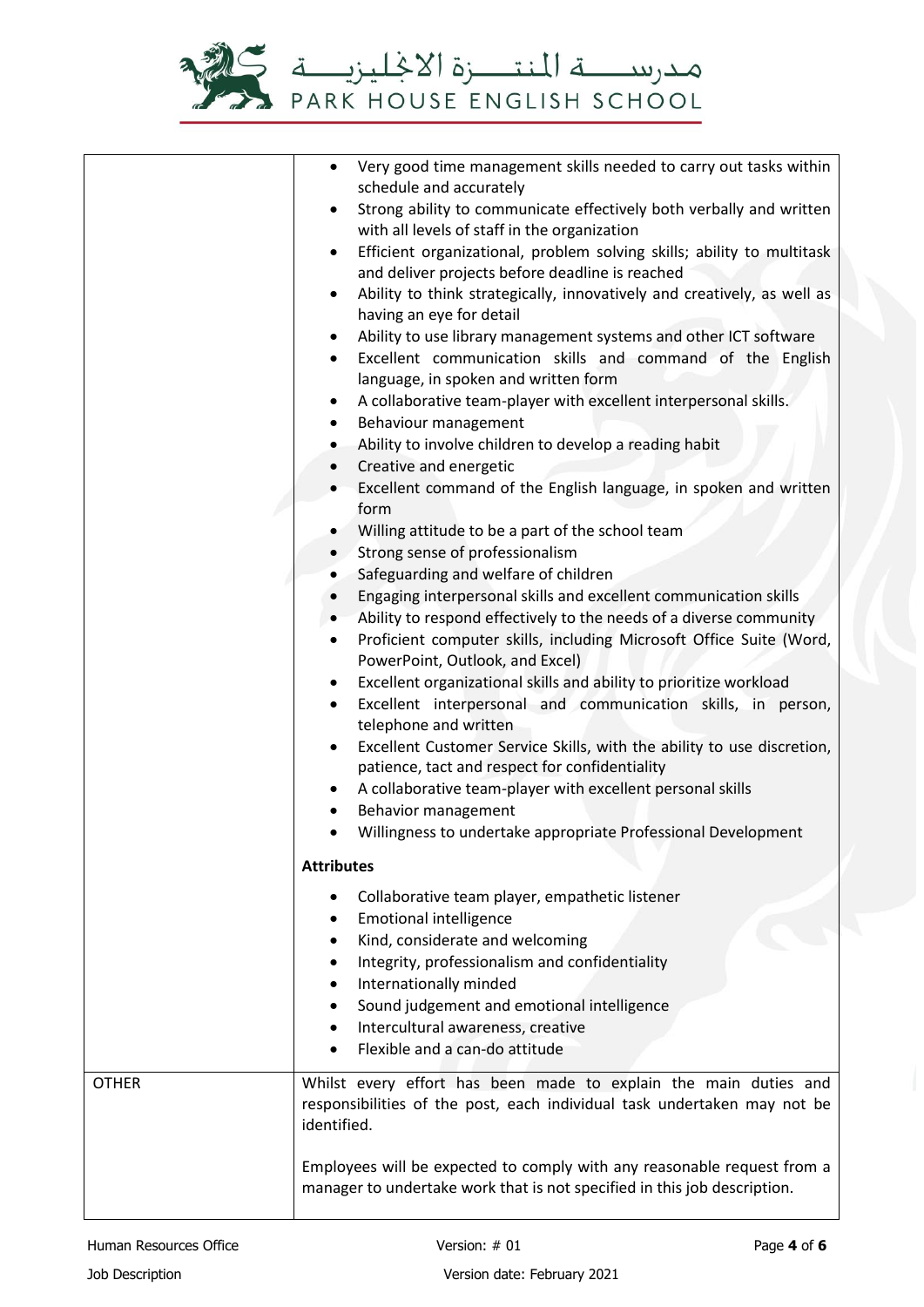

| Employees are expected to be courteous to colleagues and provide a<br>welcoming environment to visitors and telephone callers.                                                                                                                                                                                                                                                                                                                                                                                                                                                                                    |
|-------------------------------------------------------------------------------------------------------------------------------------------------------------------------------------------------------------------------------------------------------------------------------------------------------------------------------------------------------------------------------------------------------------------------------------------------------------------------------------------------------------------------------------------------------------------------------------------------------------------|
| The school will endeavour to make any necessary reasonable adjustments to<br>the job and the working environment to enable access to employment<br>opportunities for disabled job applicants or continued employment for any<br>employee who develops a disabling condition.                                                                                                                                                                                                                                                                                                                                      |
| This job description is current at the date shown, but, in consultation with<br>you, may be changed by the Principal to reflect or anticipate changes in the<br>job commensurate with the grade and job title.                                                                                                                                                                                                                                                                                                                                                                                                    |
| As a member of the staff of PHES you will need to comply with the below:<br>Compliance with the school's Vision, Mission and Policies<br>Positive Professional Relationship with all staff members are<br>maintained<br>Contact with students is on a strictly professional basis with the<br>physical and emotional safety of students being of paramount<br>importance<br>The hours of work as arranged with the principal are strictly followed<br>This position entails working with information, much of which is held<br>in confidence. Under no circumstances is this confidentiality to be<br>compromised |

| <b>Approvals</b> |            |  |
|------------------|------------|--|
| Line Manager:    | Principal: |  |
| Employee:        | HR:        |  |

## **The International Schools Partnership**

Park House English School is part of The International Schools Partnership (ISP).

The International Schools Partnership (ISP) is a growing group of committed colleagues in financially responsible schools around the world, all of which aim to be the school of choice in their local area. Learning is at the heart of everything we do for our pupils, colleagues and parents. We are committed to getting better, all the time.

ISP was founded by an experienced team of committed educationalists and commercial operators who have worked together over many years. Our growing group of private schools located in the UK, the USA, Europe, Costa Rica, Chile, Colombia, Ecuador, the United Arab Emirates, Qatar, Malaysia, Mexico and Peru educate children and pupils from 2-18 years of age. We have now expanded to 45 schools delivering multiple curricula and building on local brands and reputations with around 45,000 pupils and 7,000 staff located across the globe.

We believe that successful schools are the ones that put learning at the heart of everything they do, always aiming to create rounded individuals that are able to forge successful careers and lives in a rapidly changing world. Our goal is to enable our schools as the leading school of choice in their local area. We are a truly international group working in different cultures and speaking different languages. We work across countries